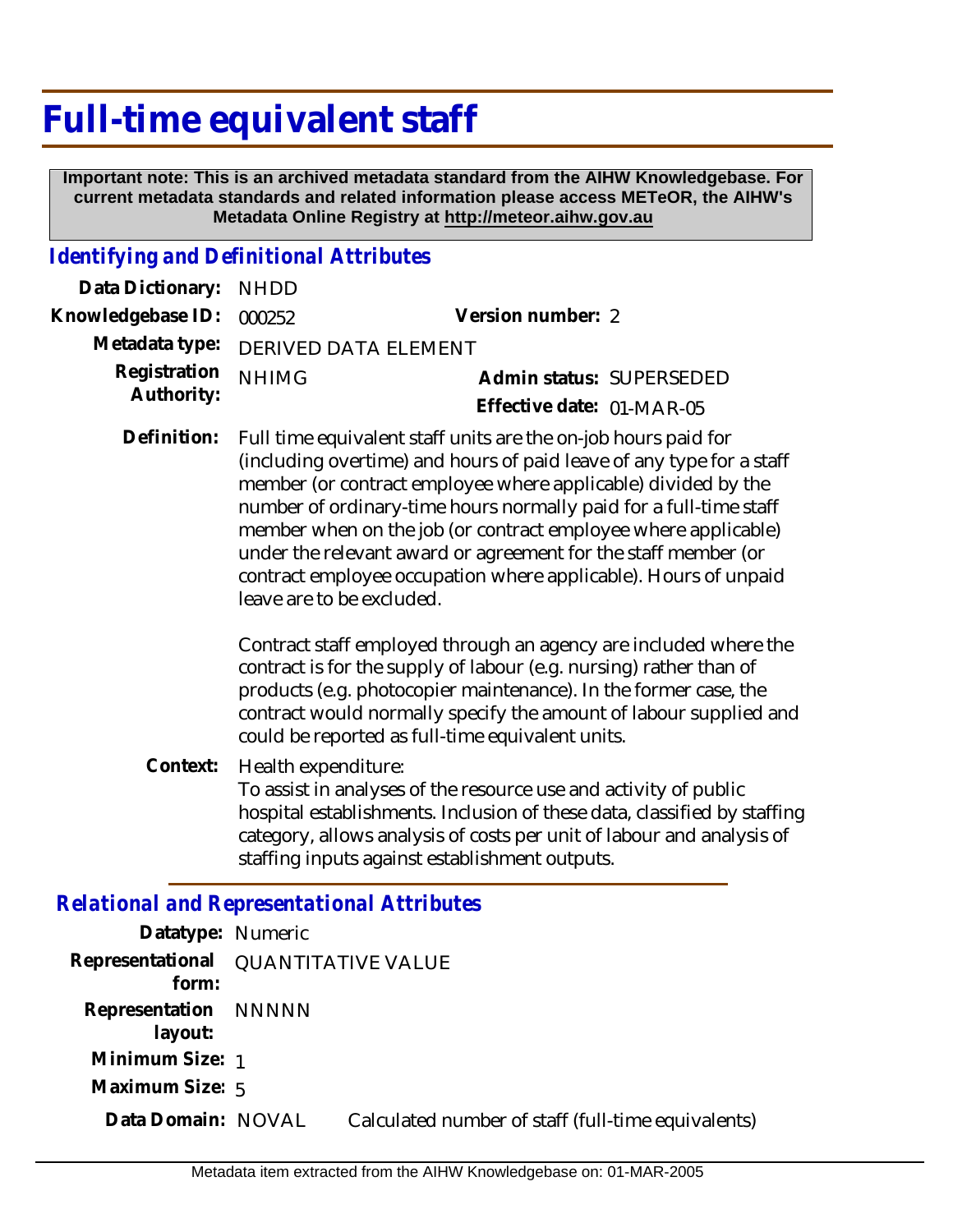for each of the staffing categories listed in the Guide for use.

Guide For Use: Staffing categories:

- C1.1 Salaried medical officers
- C1.2 Registered nurses
- C1.3 Enrolled nurses
- C1.4 Student nurses
- C1.5 Trainee / pupil nurses
- C1.6 Other personal care staff
- C1.7 Diagnostic and health professionals
- C1.8 Administrative and clerical staff
- C1.9 Domestic and other staff

The average is to be calculated from pay period figures. The length of the pay period is assumed to be a fortnight.

If under the relevant award of agreement a full-time nurse is paid for an 80 (ordinary time) hour fortnight, the full-time equivalent for a part-time nurse who works 64 hours is 0.8. If a full-time nurse under the same award is paid for a 100 hours for that fortnight (20 hours overtime), then the full-time equivalent is 100 divided by  $80 = 1.25$ .

Data on full-time equivalent staffing numbers by category should be consistent with data on salaries and wages by staffing category. If the full-time equivalent for contract staff is not collected then salaries for those contract staff should be included in other recurrent expenditure data items.

Where staff provide services to more than one establishment, fulltime equivalent staff members should be apportioned between all establishments to which services are provided on the basis of hours paid for in each. (Salary costs should be apportioned on the same basis).

Related metadata: supersedes previous data element Total full-time equivalent staff version 1

### *Administrative Attributes*

**Source Document:**<br>Source Organisation: **National Health Data Committee** 

> Comments: This National Health Data Dictionary entry was amended during 1996-97. Until then, both average and end of year counts of fulltime equivalent staff were included, and the end of year counts